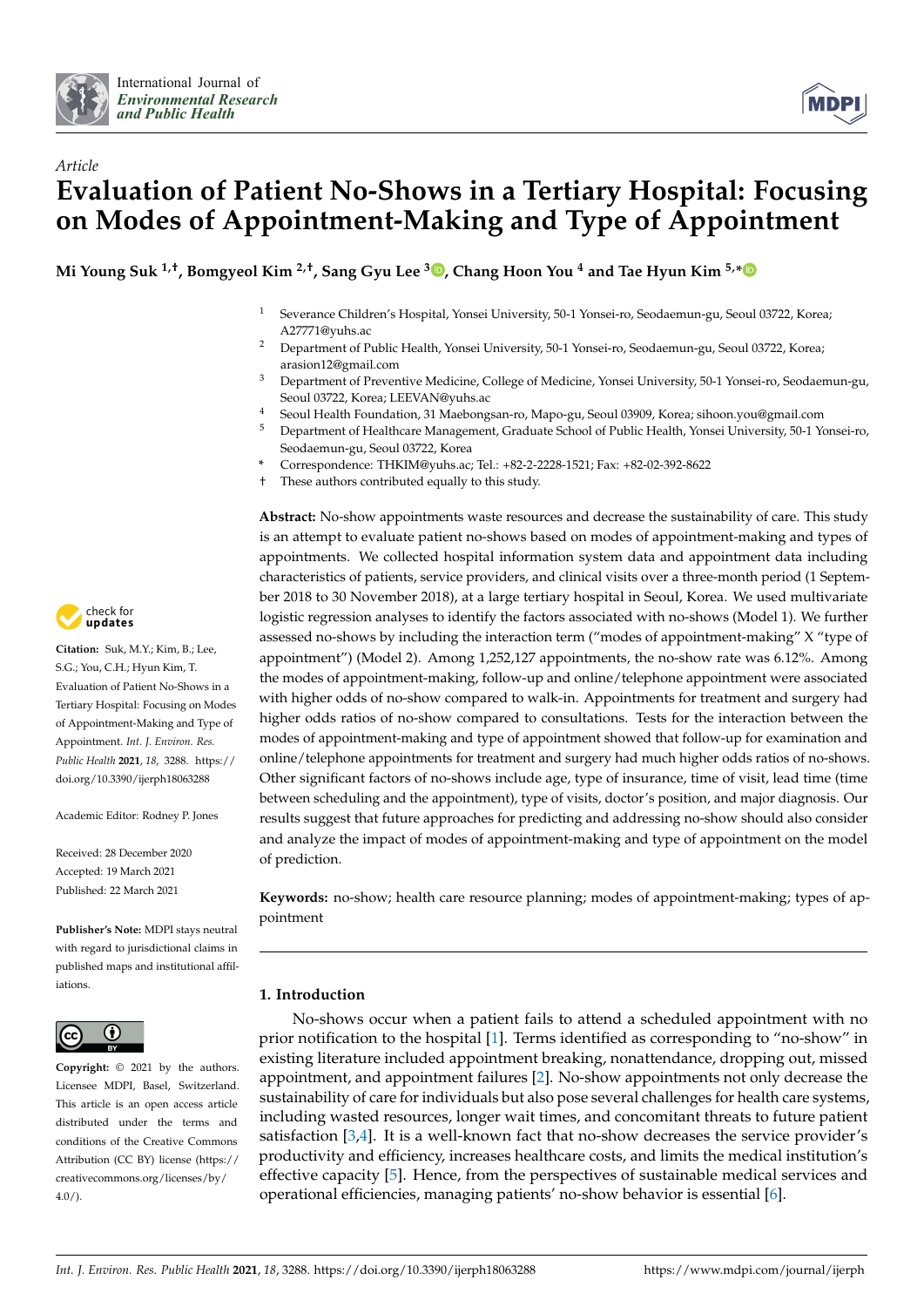The growing number of patients and limited service capacity have greatly increased the need for a hospital appointment system [\[7\]](#page-12-6). Although there are some differences based on size or type of medical institutions, on an average, 70–90% of all outpatient care cases are based on the appointment system in Korea [\[8\]](#page-12-7). From the perspective of patient experience management, the appointment system promotes the exchange of information between hospitals and patients by providing real-time information to allow patients to schedule appointments with their preferred doctors at a convenient time [\[6,](#page-12-5)[9\]](#page-12-8).

However, no-show rates range from 5% to 25% across different hospitals [\[10](#page-12-9)[–12\]](#page-12-10). The literature suggests that socio-economic backgrounds, clinical environments, hospital characteristics, and types of appointment systems affect no-shows [\[10,](#page-12-9)[12](#page-12-10)[–15\]](#page-12-11). Past studies have found that no-shows occur in female, younger age, and Medical Aid I and II recipient patient groups [\[7](#page-12-6)[,12](#page-12-10)[–15\]](#page-12-11). Other factors shown to be associated with no-shows are region, day of the week and time of appointment, types of appointment (new or follow-up), and professional situation [\[12,](#page-12-10)[16](#page-12-12)[–23\]](#page-12-13). In addition, religious events and holidays, distance between the clinic and patients' homes, remote area, lack of social support, and social deprivation had relevance to no-shows [\[24](#page-12-14)[–28\]](#page-12-15). A study on the methodology of predicting no show utilized a hybrid probabilistic prediction framework based on the elastic net variable-selection methodology integrated with probabilistic Bayesian Belief Network [\[29\]](#page-12-16).

In summary, several studies have been conducted to find important variables associated with no-shows. However, limited literature has examined whether the modes of appointment-making, types of appointment, and their interactions are associated with patient no-shows. There are several modes of appointment-making. To increase patient accessibility, many hospitals let patients schedule an appointment directly, either over the phone or online. Appointment types also matter in scheduling, provider efficiency, patient satisfaction, and maximizing patient revenues.

By identifying in which types of appointment patient no-shows occur most often and organizing appointments accordingly, hospitals can ensure more revenue, happy doctors, and satisfied patients. Furthermore, it has been reported that modes of appointmentmaking and occurrences of no-shows vary according to the types of appointment [\[12\]](#page-12-10). To our knowledge, no research in Korea has examined the factors of no-shows by considering the influence between modes of appointment-making and types of appointment.

This study aimed to identify the interactions between modes of appointment-making and types of appointment among factors related to no-shows. This study is significant in that it provides insight into important factors relative to no-shows and is the first study to exhibit interactions between modes of appointment-making and types of appointment.

This paper is organized as follows: In Section [2,](#page-1-0) Materials and Methods are summarized. Specifically, it addresses the subjects and data source, variables and measurement, and statistical analysis. Then, in Section [3,](#page-3-0) the results of this study are explained. In Section [4,](#page-8-0) demographic, appointment-related, and practice-related factors associated with no-shows are discussed, in addition to the limitations and strengths of this study. Finally, Section [5](#page-11-0) concludes with the main findings of this study.

#### <span id="page-1-0"></span>**2. Materials and Methods**

## *2.1. Subjects and Data Source*

This study used data of patients who made an outpatient appointment at a tertiary hospital located in Seoul, Korea. The hospital is one of the largest general hospitals in Korea, operating 63 departments, and thus allowed a large number of and diverse patients to be included in the study sample. Data were collected from medical records and administration records of patients who had reserved outpatient care appointments from 1 September 2018 to 30 November 2018. In order to protect personal information, the patients' personal identification number was used instead of the hospital registration number, which was also anonymized in the initial extraction stage. During this period, the total number of outpatients was 256,011, and the total number of appointments given was 1,252,127.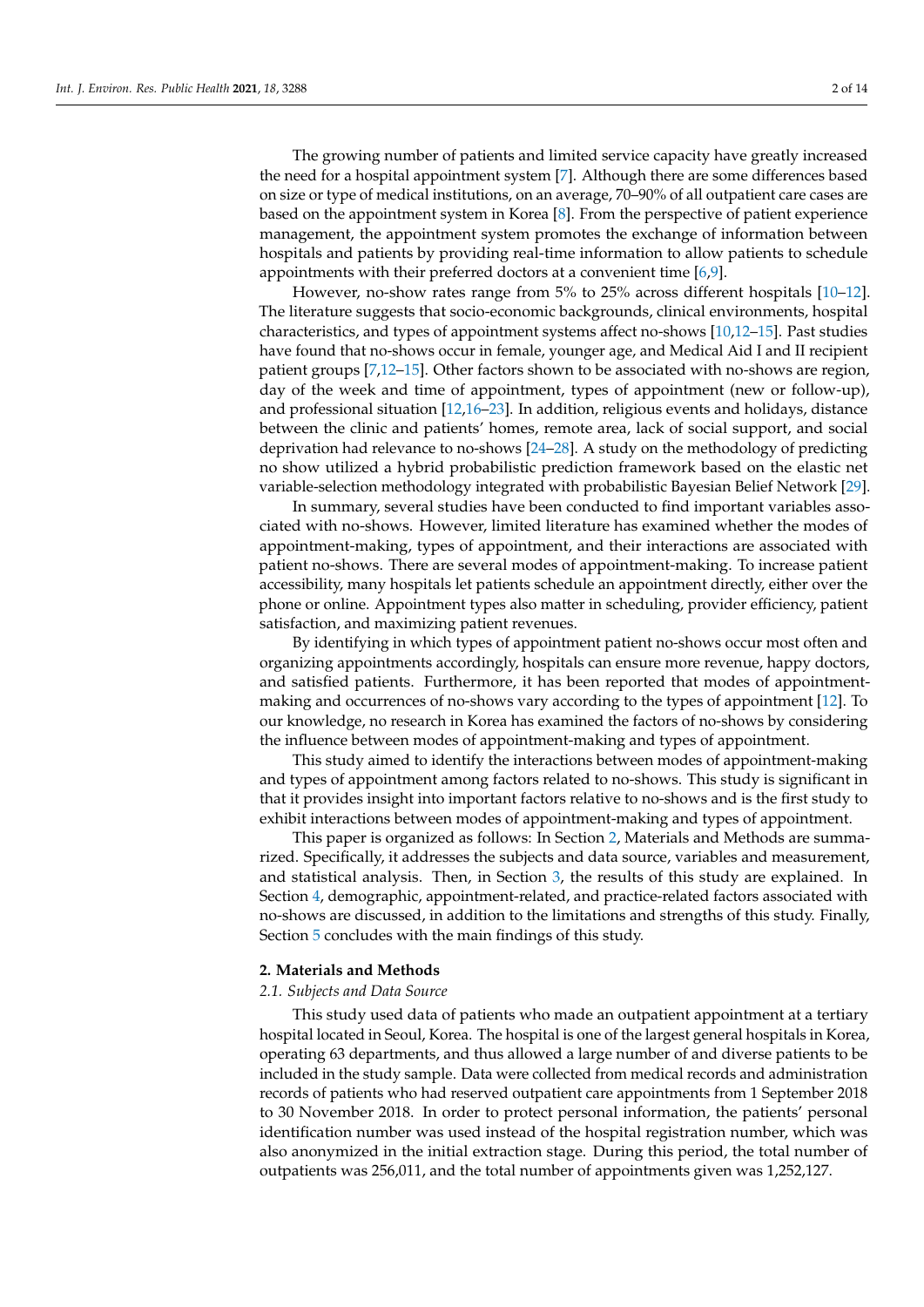This study was reviewed by the Yonsei University Health System Institutional Review Board and was ruled exempt (IRB number: Y-2019-0097). Written informed consent from patients was waived as this was a secondary data analysis using de identified data.

#### *2.2. Variables and Measurement*

## 2.2.1. Dependent Variable

We examined the outpatient nursing department records for each patient to check the no-show status. All patients' appointments were categorized as either "no-show" or "show-up." No-show was defined as a patient who did not attend outpatient care on the day of the appointment [\[10\]](#page-12-9).

## 2.2.2. Independent Variables

#### Demographic Characteristics

The demographic characteristics included were gender, age, region (based on the patient's residence), and types of insurance. Patients were divided into seven groups based on their age (≤19, 20–29 years, 30–39 years, 40–49 years, 50–59 years, 60–69, and ≥70 years). We divided the regions of patient residence into three groups: Seoul, Incheon Gyeonggi, and other areas. This categorization was employed as the study hospital is located in Seoul, the largest city of Korea; the second group, Incheon and Gyeonggi, represents the two of the most populated regions in Korea following Seoul; lastly, the remaining 14 cities and do-provinces of Korea are categorized as other areas. We divided types of insurance into four groups: National Health Insurance, Medical Aid, Industrial Accident Compensation Insurance and Automobile Insurance, and International Insurance and Private Insurance.

#### Appointment Related Characteristics

Among the appointment related characteristics, we divided the modes of appointmentmaking into three groups: Follow-up, online or telephone, and walk-in. Follow-up appointments meant appointment for the next schedule after previous medical treatment in the hospital. Walk-in appointments indicate that a patient visited the hospital in person to make an appointment. We divided time of visit into six groups: before" 9:00 a.m., 9:00 a.m.–11:00 a.m., 11:00 a.m.–13:00 p.m., 13:00 p.m.–15:00 p.m., 15:00 p.m.–17:00 p.m., and after 17:00 p.m. Days of a week were from Monday to Sunday, and Sundays included an examination reservation in addition to a treatment reservation. Lead time was the time between scheduling and the appointment and, in this study, was divided into less than 8 days, 8–14 days, 15–21 days, 22–28 days, 29–56 days, 57–84 days, and more than 85 days. Seven days represent one week; however, to avoid overlap among the periods, the weeks were indicated as days.

#### Practice-Related Characteristics

The practice-related characteristics included the types of visit, type of appointment, department, doctor's positions, and patient's major diagnosis. We divided type of visit into three groups: A (new patients at the study hospital), B (patients who had visited the clinical department before), and C (new patients at the clinical department, but those who had visited the study hospital before). There were three major appointment types: Consultation, examination, and treatment and surgery. We divided clinical departments into 10 groups: Internal medicine, surgery department, obstetrics and gynecology (OBGYN), pediatrics, ophthalmology, otolaryngology, dermatology, urology, neuropsychiatry, and others. The positions of the doctors were categorized into professional, fellow, and training positions. The categorization followed the progression of years and training required for a doctor to be specialized in a particular field in Korea as his or her seniority increases within the hospital. For instance, a doctor who is in a fellow position refers to a person who trains for 1–2 years at a department of his or her major after obtaining the license to become a resident doctor. Patients' major diagnoses were classified according to the 22 major diagnoses based on the Korean standard classification of diseases-7 codes.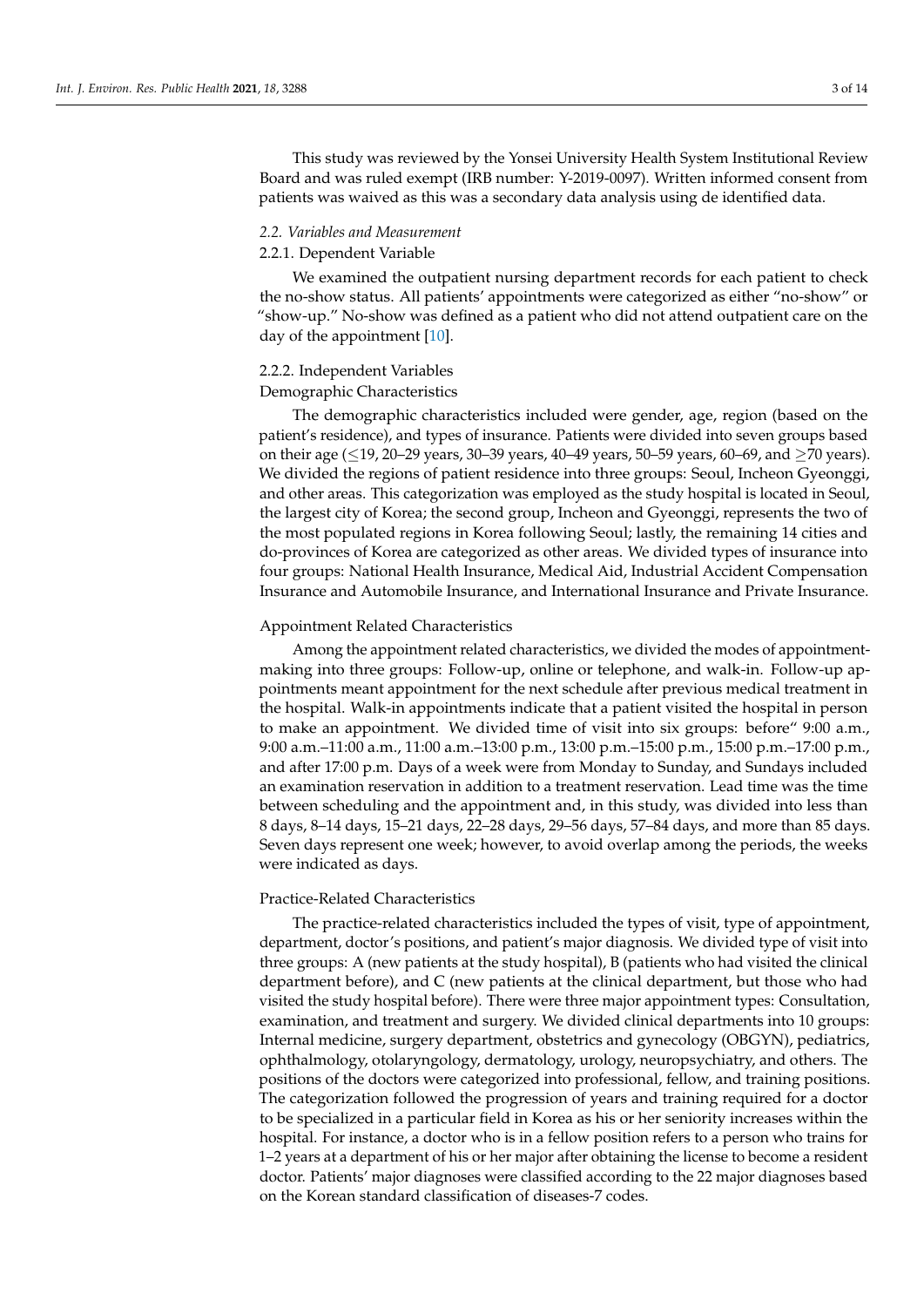## *2.3. Statistical Analysis*

A three-step analysis was performed. First, for all categorical variables, we used chi-square tests to calculate the distribution of patient characteristics according to no-show status. This test is commonly used to test association between two or more categorical variables. Second, multivariate logistic regression analysis was used to assess the factors associated with no-show (Model 1). Finally, the interaction term ("modes of appointmentmaking" x "types of appointment") was included in Model 2. Multiple logistic regression was used for two main reasons. First, the no-show status, the dependent variable of this study, was a binary outcome (Show-up: 0; No-show: 1). Second, logistic regression is appropriate for handling relationships among outcome variables and independent variables. To control for multiple appointments by the same patient, we incorporated repeated measures by using the "repeated subject" option in the generalized estimating equation. Statistical significance was established at *p* < 0.05. SAS software (ver. 9.4; SAS Institute, Cary, NC, USA) was used for all calculations and analyses.

#### <span id="page-3-0"></span>**3. Results**

## *3.1. Comparison of Characteristics between No-Shows and Show-Ups*

Table [1](#page-5-0) shows the comparison of characteristics between no-show and show-up. During the study period, the number of outpatient appointments was 1,252,127, and the no-show rate was 6.12%. Regarding demographic characteristics, the group of subjects who failed to show-up for their appointments comprised mostly men  $(6.4\%)$ , those  $\leq$ 19 years (7.2%), patients residing in Seoul (6.5%), and recipients of Medical Aid (8.7%).

For appointment-related characteristics, regarding the modes of appointment-making, the no-show rate was higher for walk-in appointments (10.6%). In terms of the time of the visit, the no-show rate was higher for 9:00–11:00 a.m. category (8.7%) than at other times. Regarding the day of week, the no-show rate was higher on weekends (9.6%) than on the other days. Regarding, on lead time, the following groups had the highest no-show rates: Less than 8 days (8.1%), 8–14 days (6.9%), and 57–84 days (6.7%).

For practice-related characteristics, regarding types of visits, the no-show rate was the highest for re-visits (6.5%). Based on types of appointment, the following groups had the highest no-show rates: Examination (30.1%), treatment and surgery (16.6%), and consultation (4.5%). The department category others had the highest no-show rate of 8.1%, followed by dermatology (7.3%) and otolaryngology (6.7%). With regard to doctor's position, the no-show rate was the highest for the fellow position (6.5%). Regarding patient's diagnosis, diseases of the nervous system (G00-G99) had the highest no-show rate at 11.3%, followed by injury, poisoning, and certain other consequences of external causes (S00-T98) (10.2%), and diseases of the genitourinary system (N00-N99) (10.1%).

#### *3.2. Factors Associated with No-Shows*

Table [2](#page-7-0) shows the results of the multivariate logistic regression (Model 1) identifying the factors associated with no-shows. Regarding the modes of appointment-making, follow-ups had a lower odds ratio of no-shows ( $OR = 0.86$ ) than walk-in. The odds ratio for online/telephone-based appointments was not statistically significant. Patients who underwent planned examination, treatment, and surgery had a much higher odds ratio of no-shows than those with planned consultation (examination  $OR = 9.09$ ; treatment and surgery  $OR = 4.51$ ).

In the demographic characteristics of Model 1, for gender, the odds ratio was higher in males ( $OR = 1.05$ ). Based on age, the odds ratio for other age groups was lower than for the group aged  $\leq$ 19 years (30–39 OR = 0.91; 40–49 OR = 0.81; 50–59 OR = 0.80; 60–69 OR =  $0.78$ ;  $\geq$  70 OR = 0.92). The odds ratio for 20–29 groups was not statistically significant. For region, the odds ratio for patients residing in the Incheon·Gyeonggi area (OR = 1.07) was lower than that for patients residing in Seoul. Based on the type of insurance, the odds ratio for Medical Aid (OR = 1.29) and International Insurance and Private Insurance (OR = 1.45) were higher than those for National Health Insurance.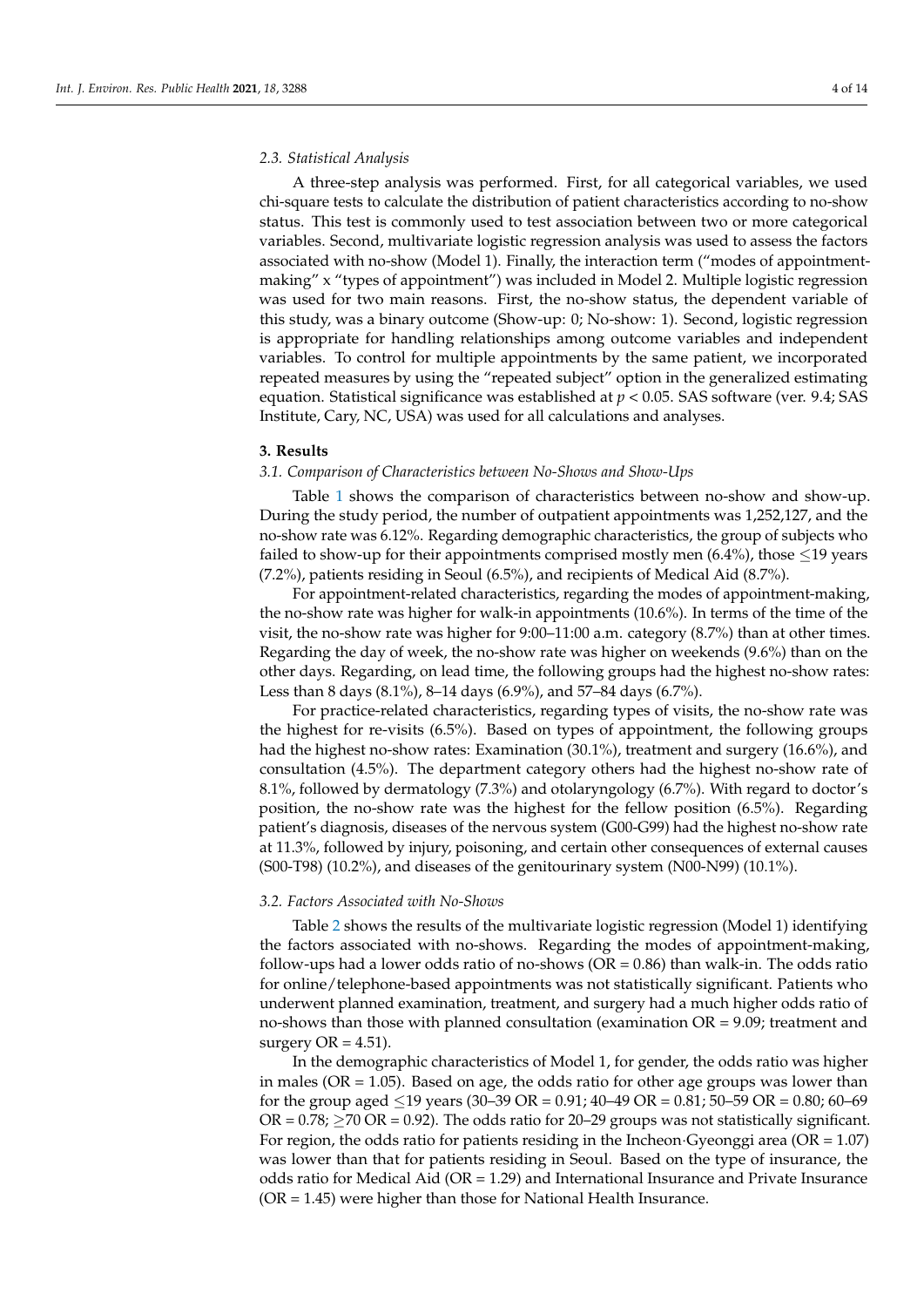| <b>Variables</b>                                  |           | <b>Total</b> |           | Show-Ups |             | No-Shows |            |
|---------------------------------------------------|-----------|--------------|-----------|----------|-------------|----------|------------|
|                                                   | ${\bf N}$ | $\%$         | ${\bf N}$ | $\%$     | $\mathbf N$ | $\%$     | $p$ -Value |
| Demographic characteristics                       |           |              |           |          |             |          |            |
| Gender                                            |           |              |           |          |             |          |            |
| Female                                            | 667,734   | 53.3         | 628,559   | 94.1     | 39,175      | 5.9      | < 0.0001   |
| Male                                              | 584,393   | 46.7         | 546,895   | 93.6     | 37,498      | 6.4      |            |
| Age                                               |           |              |           |          |             |          |            |
| $\leq$ 19                                         | 173,825   | 13.9         | 161,291   | 92.8     | 12,534      | 7.2      | < 0.0001   |
| $20 - 29$                                         | 78,534    | 6.3          | 73,225    | 93.2     | 5309        | 6.8      |            |
| $30 - 39$                                         | 114,031   | 9.1          | 107,474   | 94.3     | 6557        | 5.8      |            |
| $40 - 49$                                         | 151,203   | 12.1         | 142,957   | 94.6     | 8246        | 5.5      |            |
| $50 - 59$                                         | 220,641   | 17.6         | 208,067   | 94.3     | 12,574      | 5.7      |            |
| $60 - 69$                                         | 249,549   | 19.9         | 235,529   | 94.4     | 14,020      | 5.6      |            |
| $\geq$ 70                                         | 264,344   | 21.1         | 246,911   | 93.4     | 17,433      | 6.6      |            |
| Region                                            |           |              |           |          |             |          |            |
| Seoul                                             | 721,492   | 57.6         | 674,846   | 93.5     | 46,646      | 6.5      | < 0.0001   |
| Incheon Gyeonggi area                             | 333,993   | 26.7         | 314,404   | 94.1     | 19,589      | 5.9      |            |
| Other areas                                       | 196,642   | 15.7         | 186,204   | 94.7     | 10,438      | 5.3      |            |
| Types of insurance                                |           |              |           |          |             |          |            |
| National Health Insurance                         | 1,166,189 | 93.1         | 1,096,750 | 94.1     | 69,439      | 5.9      | < 0.0001   |
| Medical Aid                                       | 50,403    | 4.0          | 46,030    | 91.3     | 4373        | 8.7      |            |
| <b>Industrial Accident Compensation Insurance</b> | 10,929    | 0.9          | 10,164    | 93.0     | 765         | 7.0      |            |
| and Automobile Insurance                          |           |              |           |          |             |          |            |
| International Insurance and                       | 24,606    | 2.0          | 22,510    | 91.5     | 2096        | 8.5      |            |
| Private Insurance                                 |           |              |           |          |             |          |            |
| Appointment related characteristics               |           |              |           |          |             |          |            |
| Modes of appointment-making                       |           |              |           |          |             |          |            |
| Walk-in                                           | 59,187    | 4.7          | 52,922    | 89.4     | 6265        | 10.6     | < 0.0001   |
| Follow-up                                         | 1,178,836 | 94.1         | 1,109,091 | 94.1     | 69,745      | 5.9      |            |
| Online/telephone                                  | 14,104    | $1.1\,$      | 13,441    | 95.3     | 663         | 4.7      |            |
| Time of visit                                     |           |              |           |          |             |          |            |
| $9:00 - 11:00$                                    | 100,503   | 8.0          | 91,784    | 91.3     | 8719        | 8.7      | < 0.0001   |
| < 9:00                                            | 327,124   | 26.1         | 310,519   | 94.9     | 16,605      | 5.1      |            |
| 11:00-13:00                                       | 269,994   | 21.6         | 253,514   | 93.9     | 16,480      | 6.1      |            |
| 13:00-15:00                                       | 226,907   | 18.1         | 213,868   | 94.3     | 13,039      | 5.7      |            |
| 15:00-17:00                                       | 236,243   | 18.9         | 221,798   | 93.9     | 14,445      | 6.1      |            |
| $\geq$ 17:00                                      | 91,356    | 7.3          | 83,971    | 91.9     | 7385        | 8.1      |            |
| Day of week                                       |           |              |           |          |             |          |            |
| Monday                                            | 255,286   | 20.4         | 240,098   | 94.1     | 15,188      | 5.9      | < 0.0001   |
| Tuesday                                           | 237,566   | 19.0         | 223,731   | 94.2     | 13,835      | 5.8      |            |
| Wednesday                                         | 226,738   | 18.1         | 213,466   | 94.2     | 13,272      | 5.8      |            |
| Thursday                                          | 266,325   | 21.3         | 250,448   | 94.0     | 15,877      | 6.0      |            |
| Friday                                            | 222,594   | 17.8         | 208,281   | 93.6     | 14,313      | 6.4      |            |
| Weekend (Saturday and Sunday)                     | 43,618    | 3.5          | 39,430    | 90.4     | 4188        | 9.6      |            |
| Lead time                                         |           |              |           |          |             |          |            |
| Less than 8 days                                  | 231,134   | 18.5         | 212,432   | 91.9     | 18,702      | 8.1      | < 0.0001   |
| 8-14 days                                         | 158,800   | 12.7         | 147,811   | 93.1     | 10,989      | 6.9      |            |
| $15-21$ days                                      | 108,705   | 8.7          | 102,969   | 94.7     | 5736        | 5.3      |            |
| $22 - 28$ days                                    | 74,548    | $6.0\,$      | 70,371    | 94.4     | 4177        | 5.6      |            |
| 29-56 days                                        | 200,341   | 16.0         | 187,479   | 93.6     | 12,862      | 6.4      |            |
| 57-84 days                                        | 102,606   | $8.2\,$      | 95,705    | 93.3     | 6901        | 6.7      |            |
| More than 85 days                                 | 375,993   | $30.0\,$     | 358,687   | 95.4     | 17,306      | 4.6      |            |

**Table 1.** Comparison between no-shows and show-ups.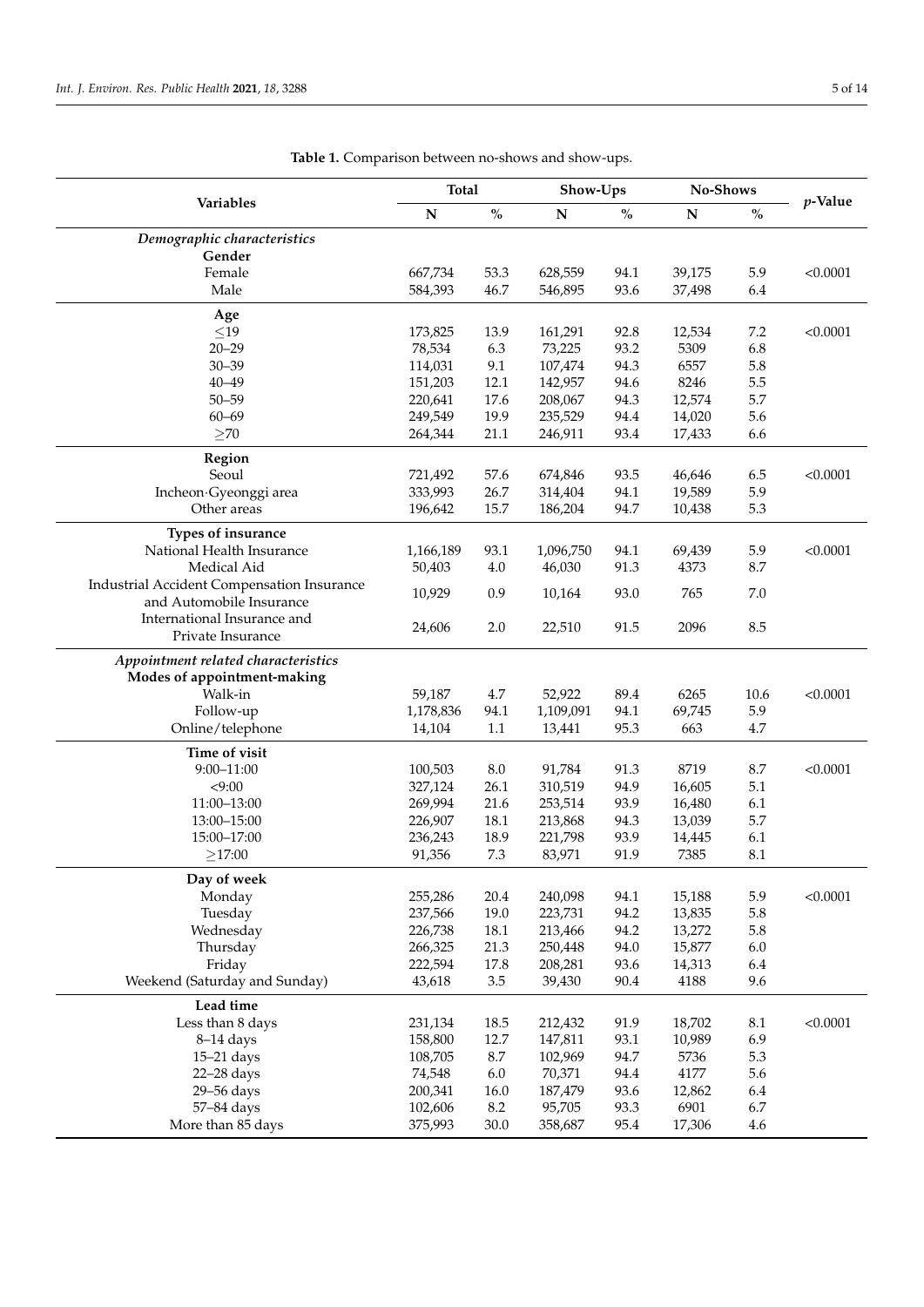<span id="page-5-0"></span>

| Variables                        |             | <b>Total</b>                              |           | Show-Ups |           | No-Shows                           |            |
|----------------------------------|-------------|-------------------------------------------|-----------|----------|-----------|------------------------------------|------------|
|                                  | $\mathbf N$ | $\mathbf{O}_{\!\!/\!\mathbf{O}}^{\prime}$ | ${\bf N}$ | $\%$     | ${\bf N}$ | $\mathbf{O}_{\mathbf{O}}^{\prime}$ | $p$ -Value |
| Practice-related characteristics |             |                                           |           |          |           |                                    |            |
| Types of visit*                  |             |                                           |           |          |           |                                    |            |
| A                                | 79,990      | 6.4                                       | 78,914    | 98.7     | 1076      | 1.3                                | < 0.0001   |
| B                                | 1,015,836   | 81.1                                      | 949,339   | 93.5     | 66,497    | 6.5                                |            |
| C                                | 156,301     | 12.5                                      | 147,201   | 94.2     | 9100      | 5.8                                |            |
| Types of appointment             |             |                                           |           |          |           |                                    |            |
| Consultation                     | 1,098,863   | 87.8                                      | 1,049,756 | 95.5     | 49,107    | 4.5                                | < 0.0001   |
| Examination                      | 15,831      | 1.3                                       | 11,059    | 69.9     | 4772      | 30.1                               |            |
| Treatment and surgery            | 137,433     | 11.0                                      | 114,639   | 83.4     | 22,794    | 16.6                               |            |
| Department                       |             |                                           |           |          |           |                                    |            |
| Internal medicine                | 437,833     | 35.0                                      | 413,638   | 94.5     | 24,195    | 5.5                                | < 0.0001   |
| Surgery department               | 200,870     | 16.0                                      | 188,408   | 93.8     | 12,462    | 6.2                                |            |
| <b>OBGYN</b>                     | 64,137      | 5.1                                       | 61,235    | 95.5     | 2902      | 4.5                                |            |
| Pediatrics                       | 117,329     | 9.4                                       | 110,659   | 94.3     | 6670      | 5.7                                |            |
| Ophthalmology                    | 61,496      | 4.9                                       | 58,192    | 94.6     | 3304      | 5.4                                |            |
| Otolaryngology                   | 40,031      | 3.2                                       | 37,329    | 93.3     | 2702      | 6.7                                |            |
| Dermatology                      | 35,508      | 2.8                                       | 32,918    | 92.7     | 2590      | 7.3                                |            |
| Urology                          | 50,391      | 4.0                                       | 47,252    | 93.8     | 3139      | 6.2                                |            |
| Neuropsychiatry                  | 33,436      | 2.7                                       | 31,927    | 95.5     | 1509      | 4.5                                |            |
| Others                           | 211,096     | 16.9                                      | 193,896   | 91.9     | 17,200    | 8.1                                |            |
| Doctor's position                |             |                                           |           |          |           |                                    |            |
| Professional position            | 1,142,108   | 91.2                                      | 1,072,506 | 93.9     | 69,602    | 6.1                                | < 0.0001   |
| Training position                | 82,800      | 6.6                                       | 77,488    | 93.6     | 5312      | 6.4                                |            |
| Fellow position                  | 27,219      | 2.2                                       | 25,460    | 93.5     | 1759      | 6.5                                |            |
| Major diagnosis                  |             |                                           |           |          |           |                                    |            |
| A00-B99                          | 12,821      | $1.0\,$                                   | 11,866    | 92.6     | 955       | 7.4                                | < 0.0001   |
| C00-D48                          | 159,483     | 12.7                                      | 146,806   | 92.1     | 12,677    | 7.9                                |            |
| D50-D89                          | 38,148      | 3.0                                       | 35,573    | 93.3     | 2575      | 6.7                                |            |
| E00-E90                          | 48,549      | 3.9                                       | 45,619    | 94.0     | 2930      | 6.0                                |            |
| F00-F99                          | 26,763      | 2.1                                       | 25,757    | 96.2     | 1006      | 3.8                                |            |
| G00-G99                          | 56,838      | 4.5                                       | 50,395    | 88.7     | 6443      | 11.3                               |            |
| H00-H59                          | 41,301      | 3.3                                       | 38,061    | 92.2     | 3240      | 7.8                                |            |
| I00-I99                          | 81,548      | 6.5                                       | 76,575    | 93.9     | 4973      | 6.1                                |            |
| J00-J99                          | 24,509      | 2.0                                       | 22,515    | 91.9     | 1994      | 8.1                                |            |
| K00-K93                          | 34,537      | 2.8                                       | 31,887    | 92.3     | 2650      | $7.7\,$                            |            |
| L00-L99                          | 19,304      | 1.5                                       | 18,148    | 94.0     | 1156      | 6.0                                |            |
| M00-M99                          | 54,041      | 4.3                                       | 49,662    | 91.9     | 4379      | $8.1\,$                            |            |
| N00-N99                          | 46,461      | 3.7                                       | 41,779    | 89.9     | 4682      | $10.1\,$                           |            |
| O00-P96                          | 7025        | 0.6                                       | 6339      | 90.2     | 686       | 9.8                                |            |
| Q00-Q99                          | 17,635      | $1.4\,$                                   | 16,263    | 92.2     | 1372      | $7.8\,$                            |            |
| R00-R99                          | 56,723      | $4.5\,$                                   | 51,220    | 90.3     | 5503      | 9.7                                |            |
| S00-T98                          | 19,544      | 1.6                                       | 17,546    | 89.8     | 1998      | 10.2                               |            |
| U00-Z99                          | 47,544      | $3.8\,$                                   | 44,906    | 94.5     | 2638      | $5.5\,$                            |            |
| No diagnosis                     | 459,353     | 36.7                                      | 444,537   | 96.8     | 14,816    | 3.2                                |            |

**Table 1.** *Cont*.

Note: \* A: New patients at the study hospital; B: Patients who had visited the clinical department before; C: New patients at the clinical department, but those who had visited the study hospital before. Abbreviations: OBGYN, obstetrics and gynecology.

> In terms of appointment related characteristics of Model 1, based on the time of visit, the odds ratio for other times was higher than that for 9:00–11:00 a.m. (11:00 a.m.–13:00 p.m. OR = 1.16; 13:00 p.m.–15:00 p.m. OR = 1.10; 15:00 p.m.–17:00 p.m. OR = 1.18; ≥17:00 p.m. OR = 1.33). Weekends (Saturday, Sunday) had a higher odds ratio than Monday  $(OR = 1.43)$ , but the odds ratio for Tuesday was lower  $(OR = 0.96)$ . Based on the lead time, the odds ratios for 8–14 days (OR = 0.88), 15–21 days (OR = 0.81), and 22–28 days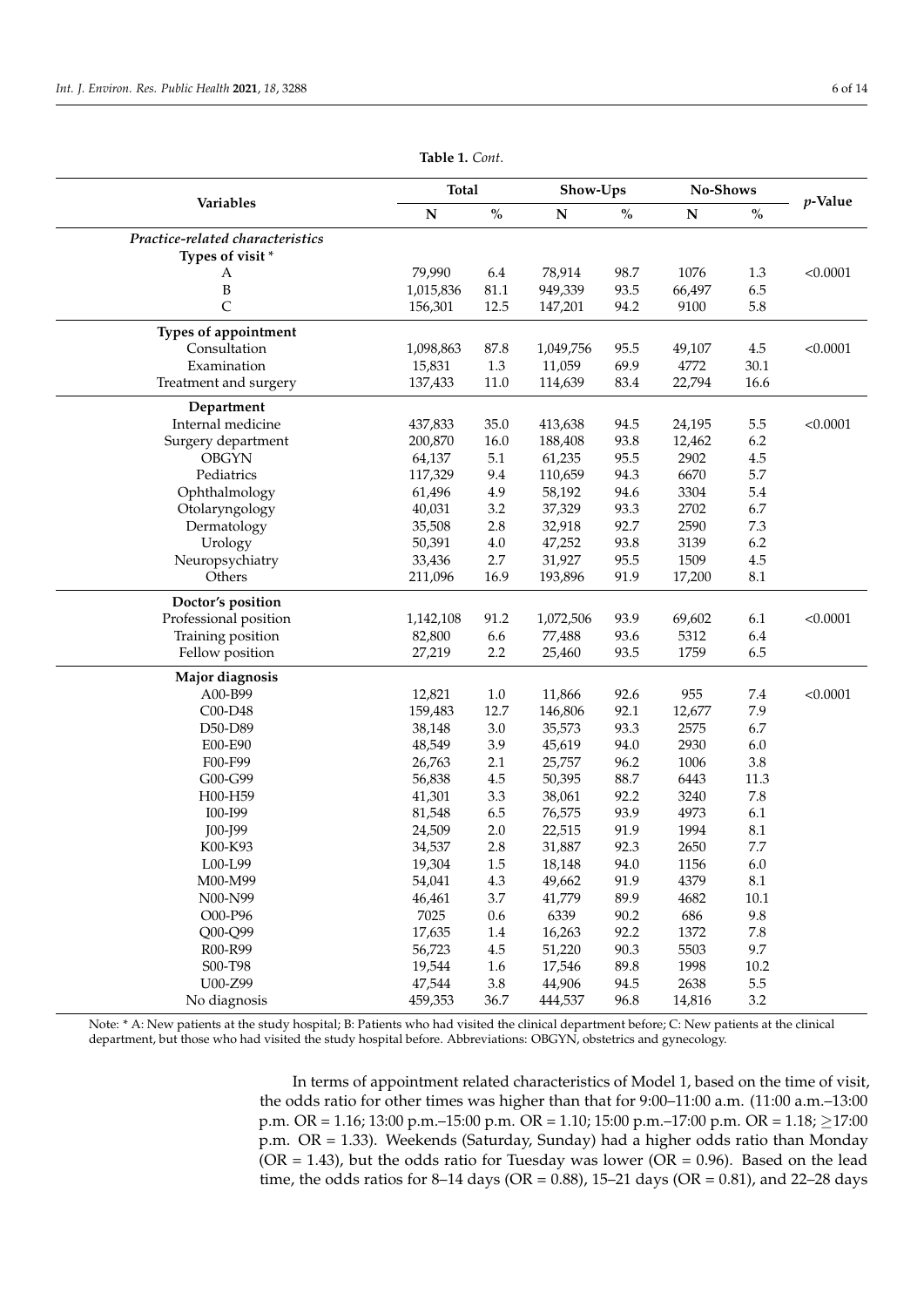$(OR = 0.88)$  were lower than that for less than 8 days. However, the odds ratios for 29–56 days ( $OR = 1.04$ ) and  $57–84$  days ( $OR = 1.05$ ) were higher.

**Variables Model 1 Model 2 OR 95% CI** *p***-Value OR 95% CI** *p***-Value** *Demographic characteristics* **Gender** Female ref Male 1.05 1.03 1.08 <.0001 1.05 1.03 1.08 <0.0001 **Age**  $\leq 19$  ref<br>20–29 1.05 20–29 1.05 0.99 1.11 0.1055 0.98 0.93 1.04 0.5295 30–39 0.91 0.86 0.97 0.0021 0.84 0.80 0.90 <0.0001 40–49 0.81 0.76 0.85 <.0001 0.74 0.70 0.79 <0.0001 50–59 0.80 0.76 0.84 <.0001 0.73 0.69 0.77 <0.0001 60–69 0.78 0.74 0.82 <.0001 0.71 0.67 0.75 <0.0001  $\geq$ 70 0.92 0.92 0.87 0.97 0.0026 0.84 0.79 0.89 <0.0001 **Region** Seoul ref<br>Gveonggi area 60.97 Incheon·Gyeonggi area 0.97 0.94 0.99 0.0136 0.97 0.94 1.00 0.0359 Other areas 0.97 0.94 1.00 0.0701 0.98 0.95 1.01 0.1947 **Types of insurance** National Health Insurance ref Medical Aid 1.29 1.21 1.37 <.0001 1.29 1.21 1.37 <0.0001 Industrial Accident Compensation Insurance and Automobile Insurance **0.96** 0.82 1.13 0.6450 0.95 0.82 1.11 0.5459 and Automobile Insurance International Insurance and Private Insurance 1.45 1.35 1.55 <.0001 1.35 1.26 1.45 <0.0001 *Appointment related characteristics* **Time of visit** 9:00–11:00 ref <9:00 1.00 0.95 1.06 0.9182 0.98 0.93 1.04 0.5394 11:00–13:00 1.16 1.12 1.20 <.0001 1.15 1.12 1.19 <0.0001 13:00–15:00 1.10 1.06 1.14 <.0001 1.09 1.05 1.13 <0.0001 15:00–17:00 1.18 1.14 1.22 <.0001 1.17 1.13 1.21 <0.0001  $\geq$ 17:00 1.33 1.33 1.27 1.39 <.0001 1.31 1.25 1.37 <0.0001 **Day of week** Monday ref Tuesday 0.96 0.92 0.99 0.0121 0.96 0.93 0.99 0.0236 Wednesday 0.97 0.94 1.01 0.1394 0.97 0.94 1.01 0.1742 Thursday 0.98 0.95 1.02 0.3351 0.99 0.95 1.02 0.4626 Friday 1.03 0.99 1.07 0.0963 1.03 1.00 1.07 0.0773 Weekend (Saturday and Sunday) 1.43 1.35 1.53 <.0001 1.45 1.36 1.54 <0.0001 **Lead time** Less than 8 days ref 8–14 days 0.88 0.85 0.92 <.0001 0.88 0.85 0.92 <0.0001 15–21 days 0.81 0.78 0.85 <.0001 0.80 0.77 0.84 <0.0001 22–28 days 0.88 0.84 0.93 <.0001 0.88 0.83 0.92 <0.0001 29–56 days 1.04 1.00 1.09 0.0445 1.04 1.00 1.09 0.0470 57–84 days 1.05 1.00 1.10 0.0447 1.05 1.00 1.11 0.0411 More than 85 days 0.98 0.94 1.02 0.2422 0.96 0.92 1.00 0.0358 *Practice-related characteristics* **Types of visit** \* A ref B 1.01 0.98 1.04 0.4891 0.95 0.93 0.98 0.0019 C 0.30 0.28 0.32 <.0001 0.29 0.27 0.32 <0.0001

**Table 2.** Multivariate logistic regression identifying the factors associated with no-shows.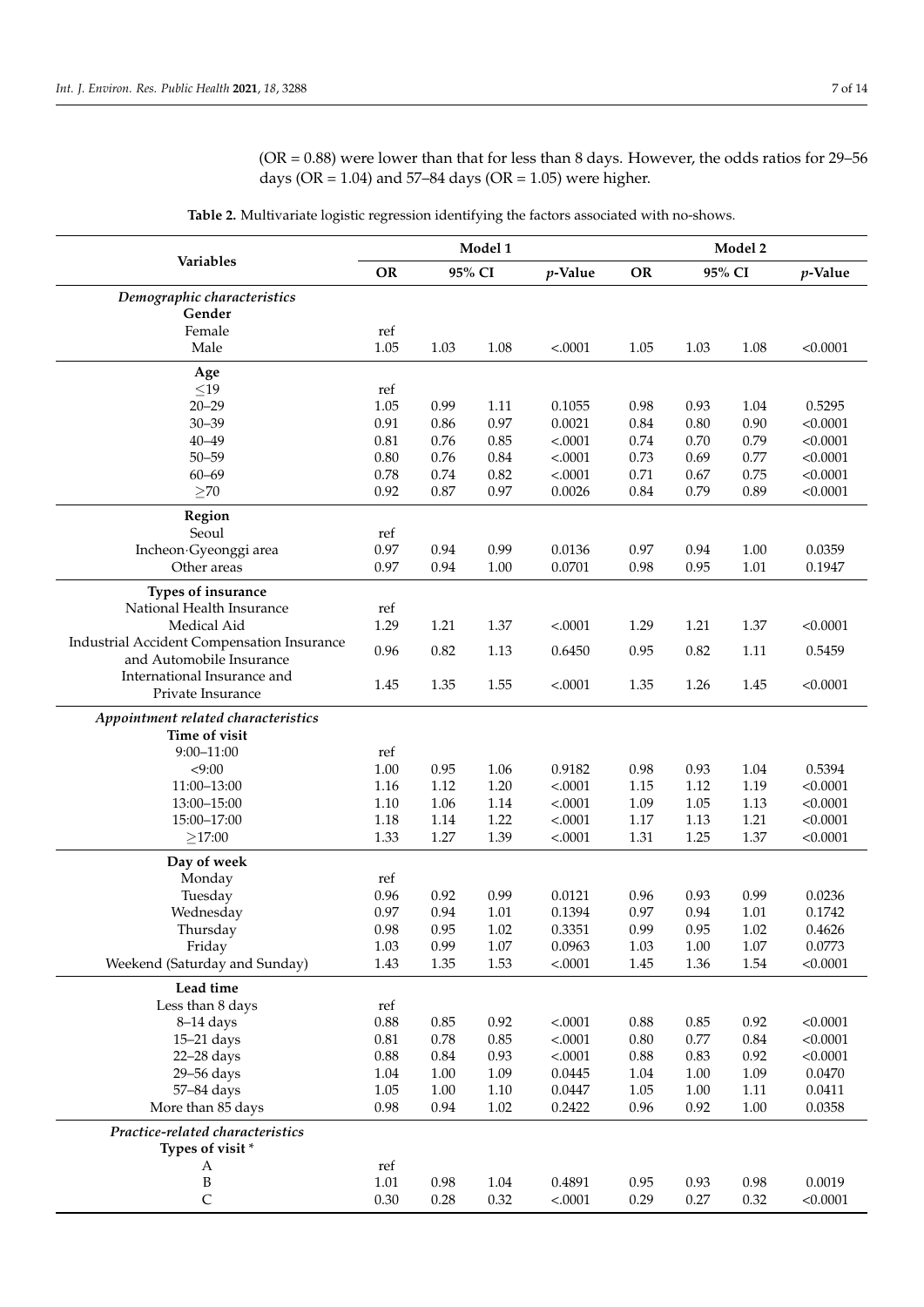<span id="page-7-0"></span>

|                                                 | Model 1             |      |         |           | Model 2     |          |         |          |
|-------------------------------------------------|---------------------|------|---------|-----------|-------------|----------|---------|----------|
| Variables                                       | <b>OR</b><br>95% CI |      | p-Value | <b>OR</b> | 95% CI      |          | p-Value |          |
| Department                                      |                     |      |         |           |             |          |         |          |
| Internal medicine                               | ref                 |      |         |           |             |          |         |          |
| Surgery department                              | 1.46                | 1.42 | 1.51    | < .0001   | 1.39        | 1.35     | 1.44    | < 0.0001 |
| <b>OBGYN</b>                                    | 0.99                | 0.93 | 1.04    | 0.6083    | 0.94        | 0.89     | 0.99    | 0.0312   |
| Pediatrics                                      | 1.14                | 1.07 | 1.21    | < .0001   | 1.02        | 0.96     | 1.08    | 0.5791   |
| Ophthalmology                                   | 1.21                | 1.14 | 1.29    | $-.0001$  | 1.15        | 1.09     | 1.23    | < 0.0001 |
| Otolaryngology                                  | 1.40                | 1.32 | 1.48    | < .0001   | 1.35        | 1.28     | 1.43    | < 0.0001 |
| Dermatology                                     | 2.21                | 2.08 | 2.36    | < .0001   | 2.15        | 2.01     | 2.29    | < 0.0001 |
| Urology                                         | 1.30                | 1.23 | 1.37    | < .0001   | 1.27        | 1.20     | 1.34    | < 0.0001 |
| Neuropsychiatry                                 | 1.59                | 1.45 | 1.74    | < .0001   | 1.58        | 1.44     | 1.73    | < 0.0001 |
| Others                                          | 0.67                | 0.64 | 0.71    | < .0001   | 0.71        | 0.68     | 0.74    | < 0.0001 |
| Doctor's position                               |                     |      |         |           |             |          |         |          |
| Professional position                           | ref                 |      |         |           |             |          |         |          |
| Training position                               | 1.24                | 1.19 | 1.29    | < .0001   | 1.26        | 1.21     | 1.31    | < 0.0001 |
| Fellow position                                 | 1.16                | 1.09 | 1.24    | < .0001   | 1.18        | 1.11     | 1.26    | < 0.0001 |
| Major diagnosis                                 |                     |      |         |           |             |          |         |          |
| C00-D48                                         | ref                 |      |         |           |             |          |         |          |
| A00-B99                                         | 0.96                | 0.89 | 1.03    | 0.2576    | 0.94        | 0.87     | 1.01    | 0.0912   |
| D50-D89                                         | 0.95                | 0.91 | 1.00    | 0.0405    | 0.95        | 0.90     | 0.99    | 0.026    |
| E00-E90                                         | 0.91                | 0.86 | 0.95    | 0.0001    | 0.88        | 0.84     | 0.93    | < 0.0001 |
| F00-F99                                         | 0.40                | 0.36 | 0.45    | < .0001   | 0.39        | 0.35     | 0.43    | < 0.0001 |
| G00-G99                                         | 1.15                | 1.10 | 1.21    | < .0001   | 1.13        | 1.08     | 1.18    | < 0.0001 |
| H00-H59                                         | 1.14                | 1.08 | 1.21    | < .0001   | 1.13        | $1.07\,$ | 1.19    | < 0.0001 |
| I00-I99                                         | 0.92                | 0.88 | 0.96    | 0.0002    | 0.89        | 0.86     | 0.93    | < 0.0001 |
| J00-J99                                         | 1.11                | 1.05 | 1.18    | 0.0002    | 1.08        | 1.02     | 1.15    | 0.0057   |
| K00-K93                                         | 1.12                | 1.06 | 1.18    | < .0001   | 1.11        | 1.05     | 1.17    | < 0.0001 |
| L00-L99                                         | 0.39                | 0.36 | 0.43    | < .0001   | 0.39        | 0.35     | 0.43    | < 0.0001 |
| M00-M99                                         | 0.93                | 0.88 | 0.98    | 0.0044    | 0.91        | 0.86     | 0.96    | 0.0002   |
| N00-N99                                         | $1.07\,$            | 1.02 | 1.13    | 0.0037    | 1.06        | 1.01     | 1.11    | 0.0263   |
| O00-P96                                         | 1.11                | 1.01 | 1.22    | 0.0370    | 1.06        | 0.96     | 1.16    | 0.2732   |
| Q00-Q99                                         | 0.92                | 0.86 | 0.98    | 0.0115    | 0.92        | 0.87     | 0.98    | 0.0143   |
| R00-R99                                         | 1.23                | 1.18 | 1.28    | < .0001   | 1.20        | 1.15     | 1.24    | < 0.0001 |
| S00-T98                                         | 1.06                | 0.99 | 1.13    | 0.1003    | 1.04        | 0.97     | 1.11    | 0.2939   |
| U00-Z99                                         | 0.88                | 0.85 | 0.92    | < .0001   | 0.88        | 0.84     | 0.92    | < 0.0001 |
| No diagnosis                                    | 0.44                | 0.43 | 0.46    | < .0001   | 0.42        | 0.41     | 0.43    | < 0.0001 |
| Modes of appointment-making<br>Walk-in          |                     |      |         |           |             |          |         |          |
| Follow-up                                       | ref<br>0.86         | 0.82 | 0.91    | < .0001   | ref<br>1.36 | 1.24     | 1.49    | < 0.0001 |
| Online/telephone                                | 1.11                | 0.99 | 1.24    | 0.0619    | 1.36        | 1.18     | 1.57    | < 0.0001 |
| Types of appointment                            |                     |      |         |           |             |          |         |          |
| Consultation                                    | ref                 |      |         |           | ref         |          |         |          |
| Examination                                     | 9.09                | 8.66 | 9.54    | < .0001   | 0.77        | 0.53     | 1.11    | 0.1610   |
| Treatment and surgery                           | 4.51                | 4.31 | 4.72    | < .0001   | 9.38        | 8.47     | 10.39   | < 0.0001 |
| Modes of appointment-making                     |                     |      |         |           |             |          |         |          |
| $\times$ Types of appointment                   |                     |      |         |           |             |          |         |          |
| Follow-up $\times$ Examination                  |                     |      |         |           | 12.59       | 8.67     | 18.27   | < 0.0001 |
| Follow-up $\times$ Treatment and Surgery        |                     |      |         |           | 0.39        | 0.35     | 0.44    | < 0.0001 |
| Online/telephone $\times$ Treatment and Surgery |                     |      |         |           | 11.89       | 7.45     | 18.99   | < 0.0001 |

**Table 2.** *Cont*.

Note: \* A: New patients at the study hospital; B: Patients who had visited the clinical department before; C: New patients at the clinical department, but those who had visited the study hospital before. Abbreviations: OR, odds ratio; CI, confidence interval; OBGYN, obstetrics and gynecology.

> From practice-related characteristics, based on the type of visits, the odds ratio for C (new patients at the clinical department, but those who had visited the study hospital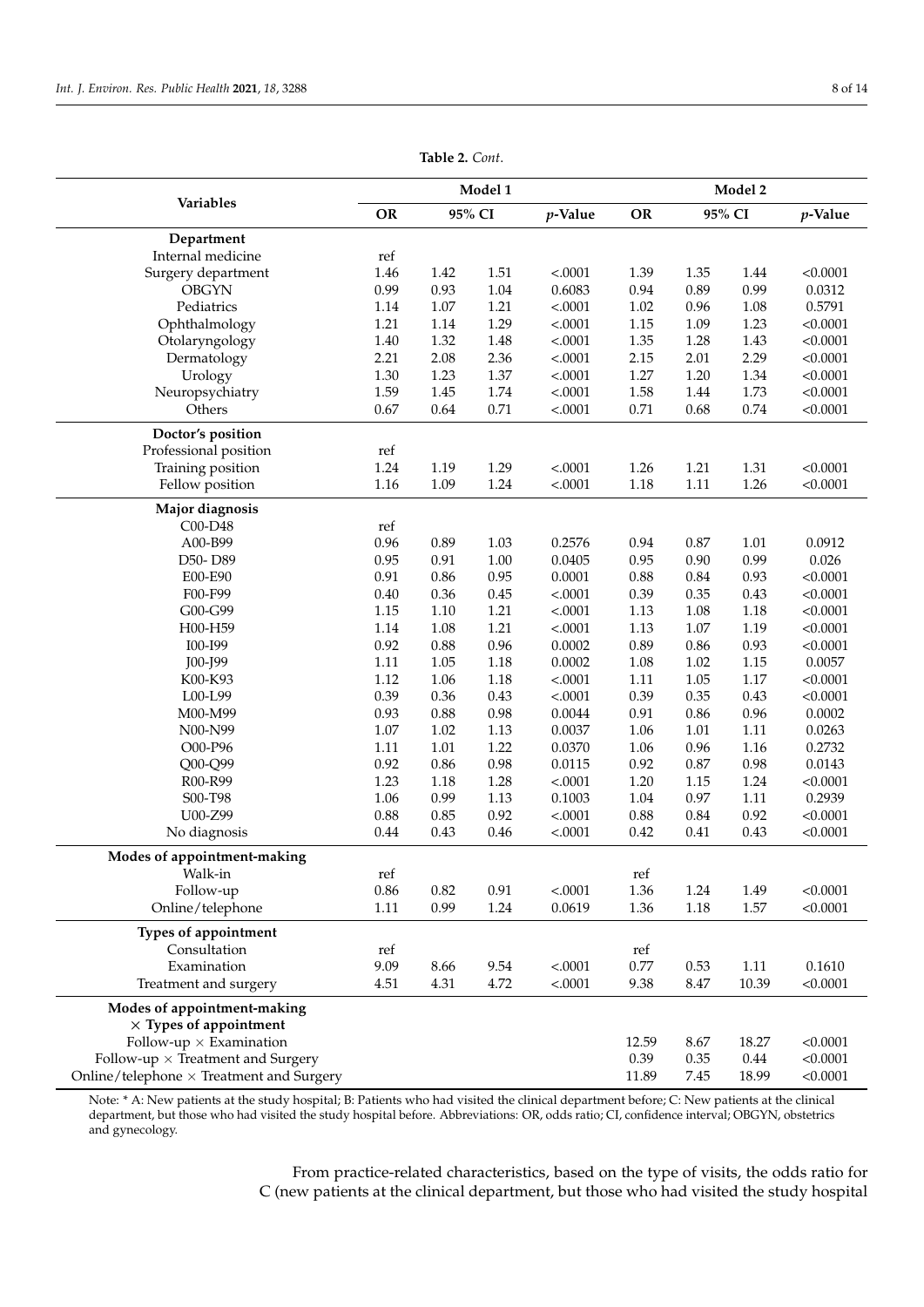before) (OR = 0.30) was lower than that for A (new patients at the study hospital). Based on the department, the odds ratios for surgery, ophthalmology, otolaryngology, dermatology, urology, and neuropsychiatry ( $OR = 1.15$  to 2.15) were higher than that for internal medicine, however the odds ratios for OBGYN and others (OBGYN OR =  $0.94$ ; others OR =  $0.71$ ) were lower. For the doctor's position, the odds ratios for training position (OR=1.24) and fellow position  $(OR = 1.16)$  were higher than for professional position. From the diagnosis point of view, compared to neoplasms (C00-D48), diseases of the nervous system (G00- G99) (OR = 1.15), diseases of the ear and mastoid process (H00-H59) (OR = 1.12), diseases of the respiratory system (J00-J99) ( $OR = 1.11$ ), diseases of the digestive system (K00-K93) (OR  $= 1.12$ ), diseases of the genitourinary system (N00-N99) (OR  $= 1.07$ ), pregnancy, childbirth, the puerperium, and certain conditions originating in the perinatal period  $(000-P96)$   $(OR = 1.11)$ , and symptoms, signs, and abnormal clinical and laboratory findings, NEC (R00-R99) ( $OR = 1.23$ ) had higher odds ratios of no-shows. While several diseases had lower odds ratios than neoplasms (C00-D48), no diagnosis (OR = 0.44) was the lowest.

#### *3.3. The Interaction Term*

The interaction term is shown in Table [2.](#page-7-0) The interaction term between the modes of appointment-making and types of appointment was positive and statistically significant. As shown in Figure [1,](#page-8-1) for a follow-up patient, examination had a higher odds ratio of no-shows (OR = 12.59); however, treatment and surgery had a lower odds ratio (OR =  $0.39$ ). Patients with online telephone, treatment, and surgery had the highest odds ratio of no-shows ( $OR = 11.89$ ).

<span id="page-8-1"></span>



## <span id="page-8-0"></span>**4. Discussion**

Identifying factors based on outpatient no-shows represents an important potential win–win for patients and hospitals by improving the sustainability of care and reducing wastage of resources. Our study demonstrates that demographic, appointment-related, and practice-related characteristics, which are factors readily available in the HIS data, can be successfully used to evaluate no-shows. Our study examined various factors associated with no-shows, focusing on the modes of appointment-making and types of appointment. The no-show rate in the study, 6.12%, is within the reported range of 5–25% according to the literature [\[10](#page-12-9)[–12\]](#page-12-10). However, these studies had different timing of examination, examination period, and analysis perspective. Thus, it is difficult to directly compare the results of these studies with those of this study.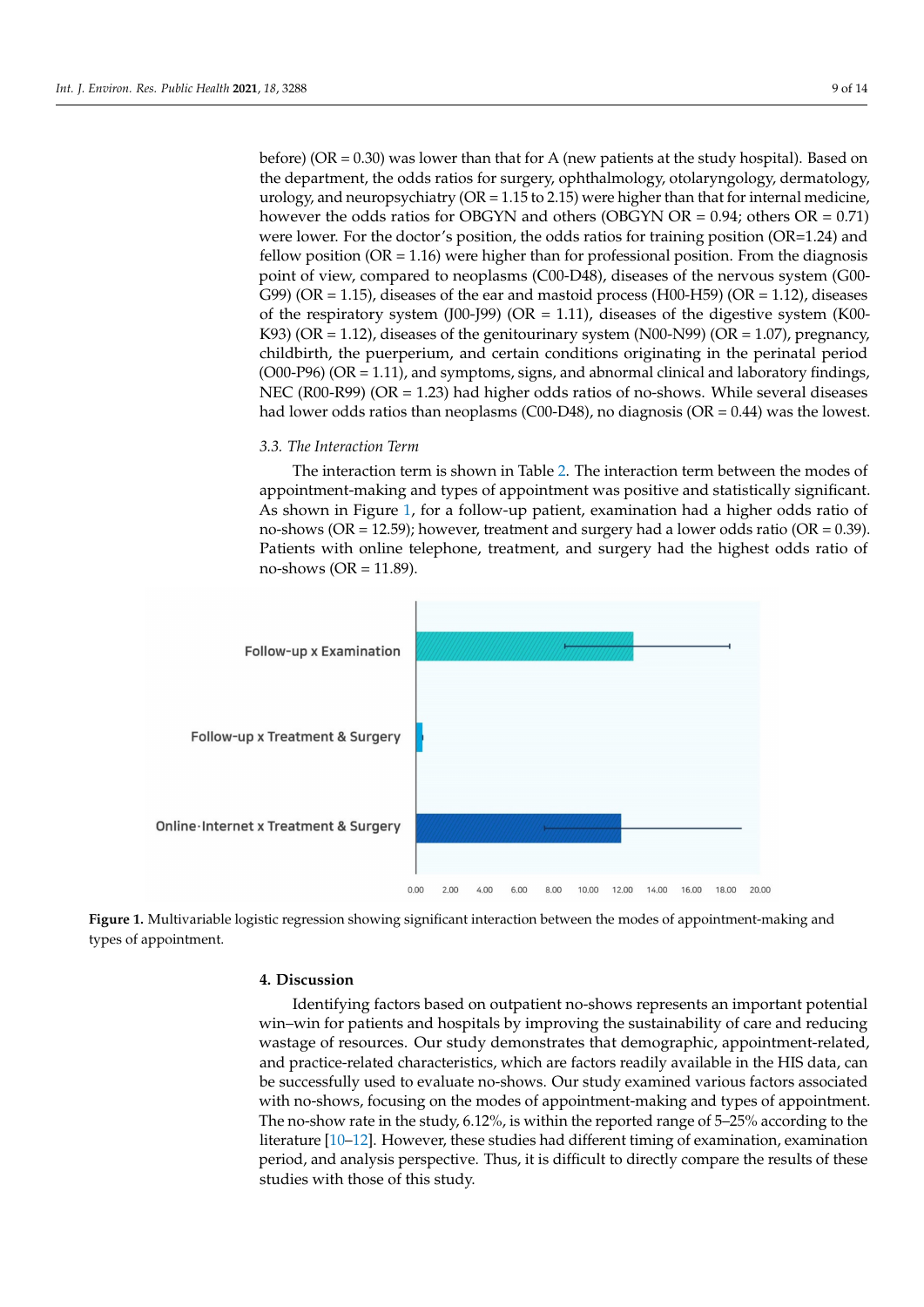Several factors found to be influential for no-shows based on the literature review were also confirmed to be important factors in this study. The summary of the comparison between the factors associated with no-shows in this study and those in existing studies is as follows. First, our study showed that the odds ratio of no-shows for follow-up appointments in Model 2 considering interaction term. This finding might be related to how their needs are not addressed properly. Follow-up appointments are often scheduled after a patient has received a treatment, but it is scheduled to fit the department's availability rather than the patients. However, in cases where patients themselves with medical conditions made online, telephone, or in-person appointments, the no-show ratio was lower because the appointment compliance was carried out actively by the patients according to their situation. Hospitals may need to prioritize appointment and medical service management with utmost consideration because high no-show ratio of follow-up patients has a direct and detrimental effect on their health [\[30–](#page-13-0)[32\]](#page-13-1).

Further, our study identified various factors including gender, age, region, types of insurance, time of visit, day of week, lead time, types of visit, types of appointment, department, doctor position, and major diagnosis as potential factors associated with no-shows.

In examining types of insurance, our study showed that the odds ratios for no-show for Medical Aid and International Insurance and Private Insurance were higher than that for National Health Insurance. This is similar to previous studies that showed that low-income patients covered by public assistance programs had higher odds of no-show [\[12,](#page-12-10)[33,](#page-13-2)[34\]](#page-13-3), and patients with International Insurance and Private Insurance had higher odds of noshows [\[12\]](#page-12-10). Medical institutions of Korea are categorized into three tiers: (1) Tertiary hospitals that provide specialized medical services, (2) primary medical institutions for basic medical services, and (3) clinics that have general practitioners for providing outpatient services [\[33\]](#page-13-2). A medical referral form issued by a sub-tier institution is required for patients to visit a tertiary hospital [\[35\]](#page-13-4). It is not difficult to obtain a referral at most medical institutions [\[35\]](#page-13-4). Patients with National Health Insurance visiting tertiary hospitals must pay 60% out-of-pocket expenses, while those with Medical Aid I pay a fixed amount of KRW 2000 and Medical Aid II pay 15% out-of-pocket expenses [\[36\]](#page-13-5). Thus, because Medical Aid patients can easily access high-tier medical institutions by paying relatively lower out-of-pocket expenses, they prefer tertiary hospitals that provide specialized medical services [\[35\]](#page-13-4). This phenomenon causes problems as the no-show rate increases. Moreover, owing to having no penalties—either financial or concerning future reservations—for no-shows, most patients are not watchful of no-shows. A no-show problem by Medical Aid patients has been brought up consistently as a major operative challenge for hospitals, suggesting the necessity of Medical Aid patient management.

Odds ratios for no-show were higher during Friday and weekends (Saturdays and Sundays), a finding similar to previous results that no-shows were most frequent on Fridays and Saturdays [\[37](#page-13-6)[–39\]](#page-13-7). This result can be explained with the existing study that found more likelihood of no-shows in Friday reservations due to various events. On the contrary, some studies identified no-show were more likely to occur for Monday reservations than for weekend reservations. According to a study by Kwon et al. (2015) [\[12\]](#page-12-10), which was conducted in the same study hospital, the days and likelihood of no-shows differed according to the types of appointment. In the case of consultation appointment, noshow was most frequent on Mondays, while Saturdays experienced the highest number of no-shows for a test, treatment, and surgery appointment. In the case of the study hospital, during weekends, especially on Sundays, most reservations are for diagnostic examinations, such as Magnetic Resonance Imaging (MRI), Computed Tomography (CT), and Positron Emission Tomography (PET), other than a consultation. Accordingly, contradictory results between this study and the existing study can be explained by differences in the type of appointment according to the days of the week. Moreover, this may occur partially because such time slots (i.e., Sunday) are generally less used. Thus, further studies should be conducted considering different days of the week.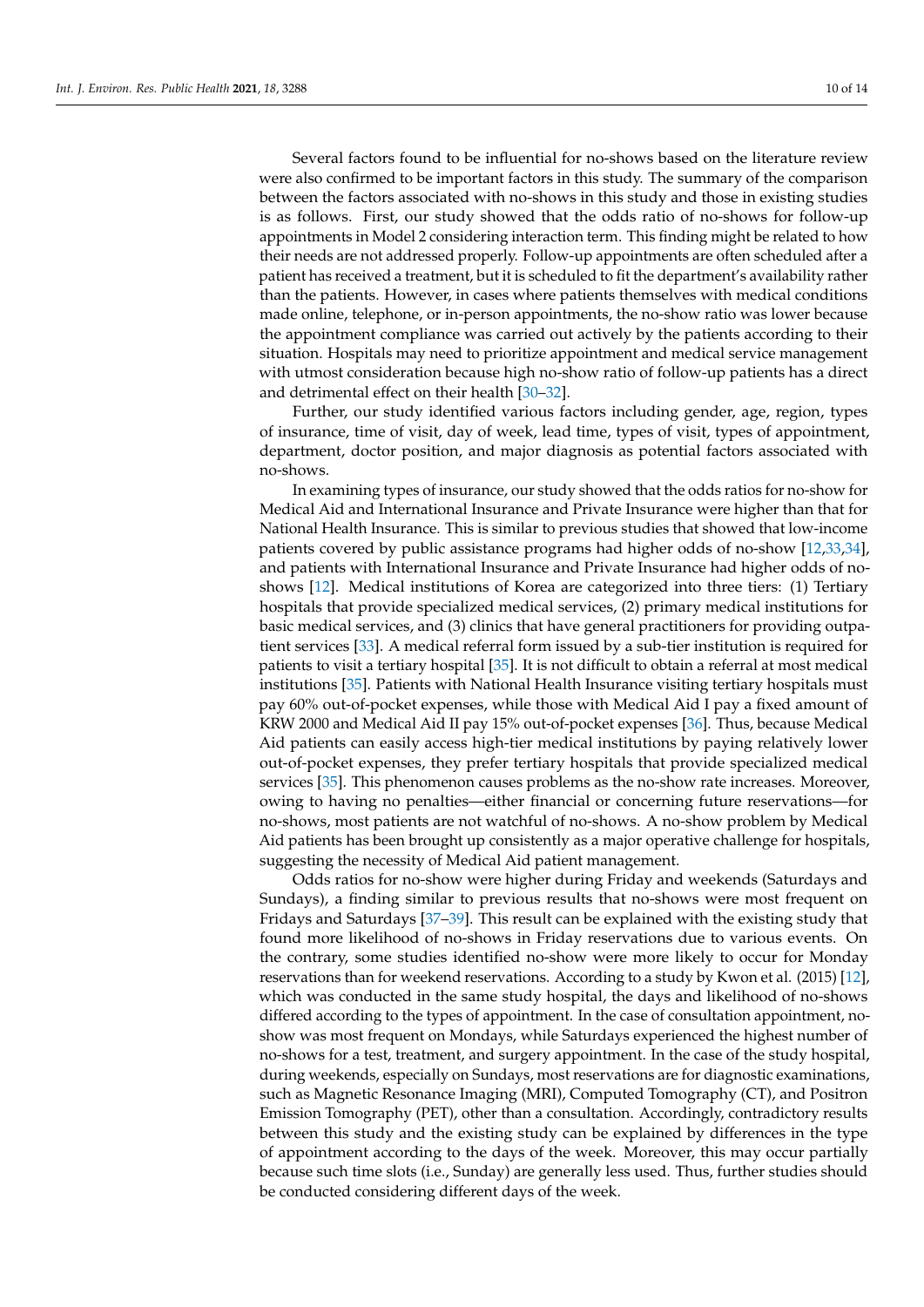Increase in lead time, which is the time between the booking of the appointment to the actual day of the appointment, seems to raise the odds ratio of no-shows. The further the date of appointment, the more likely the patient is to not show up. It is possible that with increased lead time, patients are more likely to forget their appointment, have a scheduling conflict, or visit another hospital or physician's office that gives them a closer appointment date [\[10](#page-12-9)[,33\]](#page-13-2). According to Athenahealth, "an analysis of 4.2 million appointments scheduled in 2016 by 13,000 providers found that shorter appointment lead times can be critical to getting new patients in the door" [\[40\]](#page-13-8). Specifically, Athenahealth found that "on average, a new patient who waits more than a month for a first appointment is more than twice as likely to cancel and not reschedule as a new patient who is scheduled within a week." [\[40\]](#page-13-8).

Lower odds ratios for established patients compared to new patients also have important implications. Established patients may have a reason to be attached to a specific hospital. They may have experienced the warmth of the staff, care of the nurses, and insightfulness of the physicians. However, to a new patient, a hospital clinic may still be just a name on a page. This is not unique to healthcare; it is a concept well studied in behavioral economics called the endowment effect [\[41\]](#page-13-9).

In terms of departments, odds ratios of no-shows were higher for surgery department, pediatrics, ophthalmology, otolaryngology, dermatology, urology, and neuropsychiatry. This implies that tertiary hospitals, in managing ambulatory care, should invest greater efforts to improve patient compliance.

Furthermore, this study also proved that other major diagnoses had a higher noshow rate compared to neoplasms (C00-D48) along with their higher no-show ratio of examination, and treatment, and surgery appointments. This result could be related to patients' needs. Tertiary care requires patients to have a medical referral form issued by primary or secondary care facilities, and these documents are issued quite easily by most medical institutions. Therefore, easy access to top medical institutions has resulted in more options for patients, which then leads to them favoring tertiary hospitals that provide specialized medical services [\[34](#page-13-3)[,35\]](#page-13-4). Inevitably, this creates a problem of higher no-show rates for subordinate medical institutions as patients flock to tertiary medical institutions [\[33\]](#page-13-2). Considering the long waiting period in tertiary hospitals, patients with mild medical conditions who do not require immediate care tend to make appointments at several hospitals simultaneously [\[33\]](#page-13-2). This finding is important as any intervention aimed at reducing no-shows should include the effects of the patient's diagnosis.

Our variables of key interest were modes of appointment-making, types of appointments, and their interactions. The finding that both follow-up and online/telephone appointments had higher odds ratios compared to walk-in appointments may suggest that relatively easier modes of appointment-making increase the likelihood of no-shows. Among the types of appointments, treatment and surgery had a much higher odds ratio of no-show compared to consultation. Missed treatment or surgery disrupts schedules, and potentially leaves doctors and nurses with gaps during the workday. When examining the interaction between the modes of appointment-making and types of appointment, followup and examination appointment had a higher odds ratio of no-shows while treatment and surgery had a lower odds ratio.

Not every examination will lead to an operation or admission, but doctors could lose out on service time for other patients when patients miss potentially critical examination appointments. Hospitals faced with a patient who does not show up for an examination may lose revenue, but the greater financial impact could be the possible necessary service that never occurs.

Another interaction term indicates that for patients who made appointments for treatment or surgery online or by phone had much higher odds of no-show. One might assume that providing direct or easy scheduling will result in better patient access, and thus, a reduction in no-shows. However, we could not find results that indicate that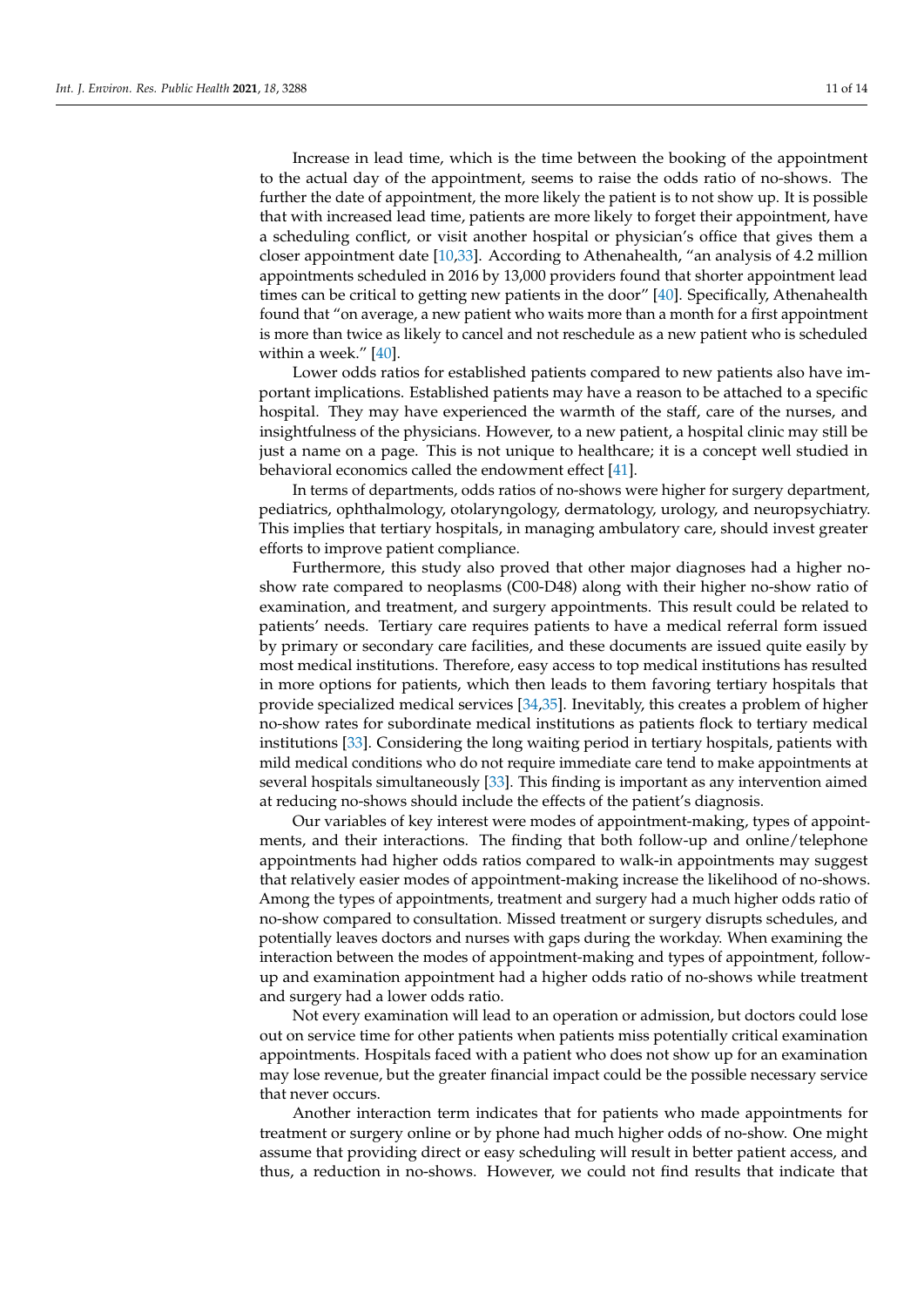direct or easy scheduling improves patient access. Rather, the results suggest that direct or telephone scheduling decreases patients' frequency of access to care.

Our study suggests that it is important for hospital managers to manage no-show with a focus on two aspects. First, we recommend that hospitals design interventions to reduce no-shows of follow-up patients who visit for examination. In addition, it is helpful for hospitals to decrease no-shows of online or telephone appointment patients who visit for treatment and surgery. Second, hospital managers must treat the issue seriously and design effective interventions for managing no-shows. In addition to satisfying the basic requirements of fundamental medical services, hospitals can provide other supportive services, for example, more comfortable waiting rooms and personalized accompanying services for patients.

This study has several limitations. First, this study was based on data on outpatient reservations at a single tertiary hospital for three months. Thus, the research results cannot be generalized to all tertiary hospitals. Second, restrictions on data extraction may have led to exclusion of certain variables that may be a factor in no-shows. In addition, the analysis did not include medical expenses, history of no-shows, and reason for no-shows, which were found to be associated with no-shows in the previous study. Therefore, to overcome the limitations of existing studies and this study, future studies need to include multiple medical institutions, as well as variables such as past no-show history and reservation change history. Despite these limitations, our study is unique in that it considered the modes of appointment-making and types of appointments simultaneously to examine noshows and established the need to address patients' medical needs. In addition, the target hospital responsible for this study is one of the largest tertiary hospitals in South Korea, which made it possible to analyze multiple and large groups of patients' medical cases.

## <span id="page-11-0"></span>**5. Conclusions**

No-shows contribute to reduced scheduling efficiency and lowered effectiveness of the medical services delivered [\[42\]](#page-13-10). Sustainability of care is essential to ensure maximum health benefits for patients [\[43\]](#page-13-11). There is a need to develop interventions that will improve clinic attendance among clients [\[43\]](#page-13-11). Our results suggest that future approaches for predicting and addressing no-shows should also consider and analyze the impact of the modes of appointment-making and types of appointment on the model of prediction. Still, because no-shows constitute a complex issue and are affected by cultural differences and varying hospital systems, it is desirable to consider a conservative approach when applying the intervention, considering the limited generalizability of the present findings.

**Author Contributions:** Conceptualization, M.Y.S. and T.H.K.; formal analysis, B.K. and C.H.Y.; writing—original draft preparation, M.Y.S. and B.K.; writing—review and editing, S.G.L. and T.H.K.; supervision, T.H.K. All authors have read and agreed to the published version of the manuscript.

**Funding:** This research received no external funding.

**Institutional Review Board Statement:** The study was approved by the Yonsei University Health System Institutional Review Board, South Korea (IRB approval no. Y-2019-0097).

**Informed Consent Statement:** Patient consent was waived as this was a secondary data analysis using de identified data.

**Data Availability Statement:** The data presented in this study are available on request from the corresponding author.

**Conflicts of Interest:** The authors declare no conflict of interest.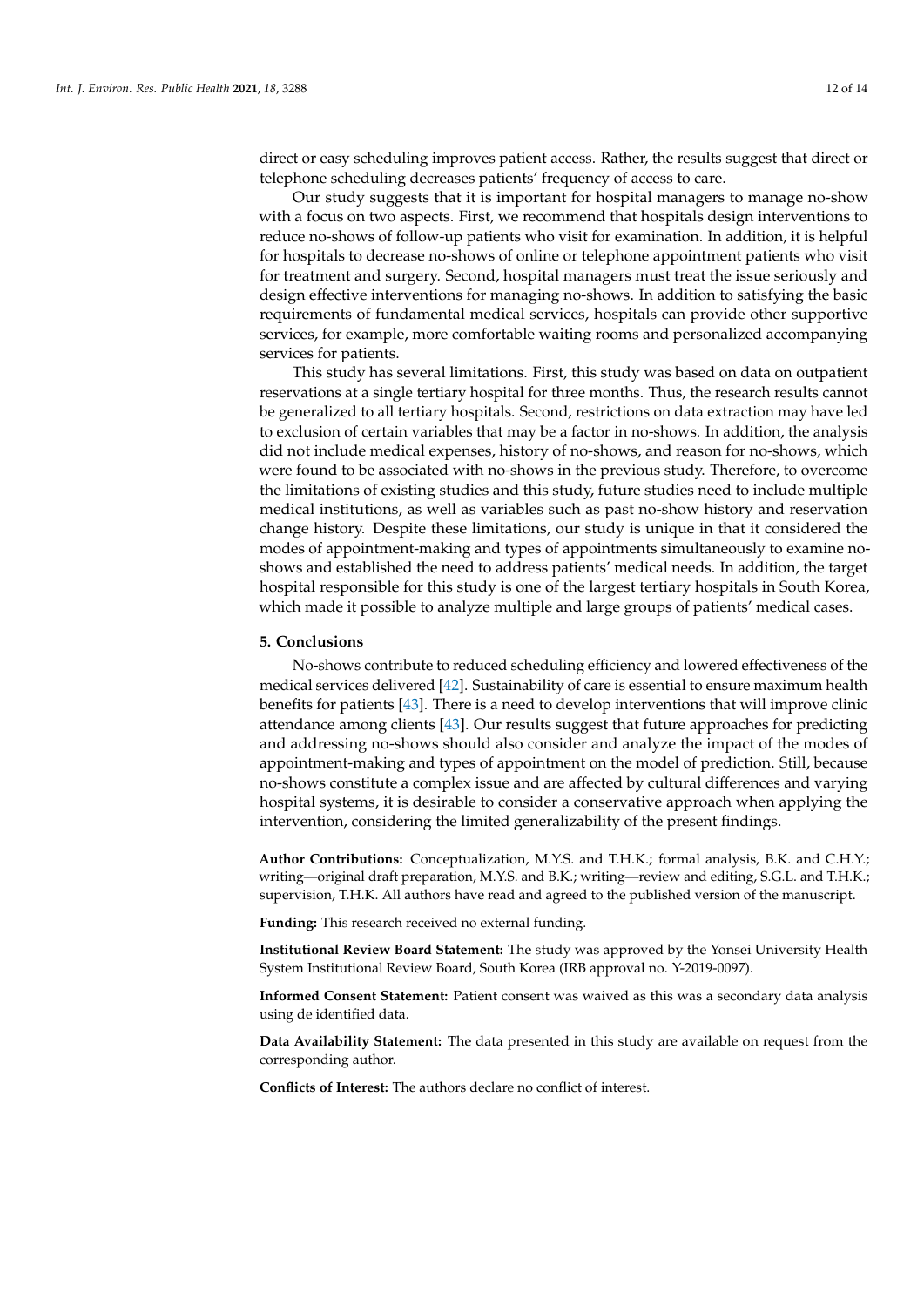## **References**

- <span id="page-12-0"></span>1. Huang, Y.; Hanauer, D.A. Patient no-show predictive model development using multiple data sources for an effective overbooking approach. *Appl. Clin. Inform.* **2014**, *5*, 836–860.
- <span id="page-12-1"></span>2. Turkcan, A.; Nuti, L.; DeLaurentis, P.C.; Tian, Z.; Daggy, J.; Zhang, L.; Lawley, M.; Sands, L. No-show modeling for adult ambulatory clinics. In *Handbook of Healthcare Operations Management*; Denton, B.T., Ed.; Springer: New York, NY, USA, 2013; Volume 184, pp. 251–288. ISBN 978-1-4614-5884-5.
- <span id="page-12-2"></span>3. DuMontier, C.; Rindfleisch, K.; Pruszynski, J.; Frey, J.J., 3rd. A multi-method intervention to reduce no-shows in an urban residency clinic. *Fam. Med.* **2013**, *45*, 634–641. [\[PubMed\]](http://www.ncbi.nlm.nih.gov/pubmed/24136694)
- <span id="page-12-3"></span>4. Partin, M.R.; Burgess, D.J.; Burgess, J.F., Jr.; Gravely, A.; Haggstrom, D.; Lillie, S.E.; Nugent, S.; Powell, A.A.; Shaukat, A.; Walter, L.C.; et al. Organizational predictors of colonoscopy follow-up for positive fecal occult blood test results: An observational study. *Cancer Epidemiol. Biomark. Prev.* **2015**, *24*, 422–434. [\[CrossRef\]](http://doi.org/10.1158/1055-9965.EPI-14-1170) [\[PubMed\]](http://www.ncbi.nlm.nih.gov/pubmed/25471345)
- <span id="page-12-4"></span>5. Wang, W.-Y.; Gupta, D. Adaptive appointment systems with patient preferences. *Manuf. Serv. Oper. Manag.* **2011**, *13*, 373–389. [\[CrossRef\]](http://doi.org/10.1287/msom.1110.0332)
- <span id="page-12-5"></span>6. Hu, M.; Xu, X.; Li, X.; Che, T. Managing patients' no-show behaviour to improve the sustainability of hospital appointment systems: Exploring the conscious and unconscious determinants of no-show behaviour. *J. Clean Prod.* **2020**, *269*, 122318. [\[CrossRef\]](http://doi.org/10.1016/j.jclepro.2020.122318)
- <span id="page-12-6"></span>7. Min, D.; Koo, H. No-Show Related Factors for Outpatients at a Hospital. *J. Soc. e-Bus. Stu.* **2017**, *22*, 37–49. [\[CrossRef\]](http://doi.org/10.7838/jsebs.2017.22.1.037)
- <span id="page-12-7"></span>8. Ko, Y.K. The Relationships among Waiting Time, Patient's Satisfaction, and Revisiting Intention of Outpatients in General Hospital. *J. Korean Acad. Nurs. Adm.* **2010**, *16*, 219–228. [\[CrossRef\]](http://doi.org/10.11111/jkana.2010.16.3.219)
- <span id="page-12-8"></span>9. Hashim, M.J.; Franks, P.; Fiscella, K. Effectiveness of telephone reminders in improving rate of appointments kept at an outpatient clinic: A randomized controlled trial. *J. Am. Board Fam. Pract.* **2001**, *14*, 193–196.
- <span id="page-12-9"></span>10. Daggy, J.; Lawley, M.; Willis, D.; Thayer, D.; Suelzer, C.; DeLaurentis, P.C.; Turkcan, A.; Chakraborty, S.; Sands, L. Using no-show modeling to improve clinic performance. *Health Inform. J.* **2010**, *16*, 246–259. [\[CrossRef\]](http://doi.org/10.1177/1460458210380521)
- 11. Guzek, L.M.; Fadel, W.F.; Golomb, M.R. A Pilot Study of Reasons and Risk Factors for "No-Shows" in a Pediatric Neurology Clinic. *J. Child Neurol.* **2015**, *30*, 1295–1299. [\[CrossRef\]](http://doi.org/10.1177/0883073814559098)
- <span id="page-12-10"></span>12. Kwon, S.T.; Lee, Y.S.; Han, E.; Kim, T.H. Factors Associated with No-show in an Academic Medical Center. *Korean Public Health Res.* **2015**, *41*, 29–46. [\[CrossRef\]](http://doi.org/10.22900/kphr.2015.41.2.003)
- 13. Gatrad, A.R. Comparison of Asian and English non-attenders at a hospital outpatient department. *Arch. Dis. Child.* **1997**, *77*, 423–426. [\[CrossRef\]](http://doi.org/10.1136/adc.77.5.423) [\[PubMed\]](http://www.ncbi.nlm.nih.gov/pubmed/9487966)
- 14. Neal, R.D.; Lawlor, D.A.; Allgar, V.; Colledge, M.; Ali, S.; Hassey, A.; Portz, C.; Wilson, A. Missed appointments in general practice: Retrospective data analysis from four practices. *Br. J. Gen. Pract.* **2001**, *51*, 830–832. [\[PubMed\]](http://www.ncbi.nlm.nih.gov/pubmed/11677708)
- <span id="page-12-11"></span>15. Weingarten, N.; Meyer, D.L.; Schneid, J.A. Failed appointments in residency practices: Who misses them and what providers are most affected? *J. Am. Board Fam. Pract.* **1997**, *10*, 407–411.
- <span id="page-12-12"></span>16. Alaeddini, A.; Yang, K.; Reddy, C.; Yu, S. A probabilistic model for predicting the probability of no-show in hospital appointments. *Health Care Manag. Sci.* **2011**, *14*, 146–157. [\[CrossRef\]](http://doi.org/10.1007/s10729-011-9148-9)
- 17. Blumenthal, D.M.; Singal, G.; Mangla, S.S.; Macklin, E.A.; Chung, D.C. Predicting Non-Adherence with Outpatient Colonoscopy Using a Novel Electronic Tool that Measures Prior Non-Adherence. *J. Gen. Intern. Med.* **2015**, *30*, 724–731. [\[CrossRef\]](http://doi.org/10.1007/s11606-014-3165-6)
- 18. Kopach, R.; DeLaurentis, P.C.; Lawley, M.; Muthuraman, K.; Ozsen, L.; Rardin, R.; Wan, H.; Intrevado, P.; Qu, X.; Willis, D. Effects of clinical characteristics on successful open access scheduling. *Health Care Manag. Sci.* **2007**, *10*, 111–124. [\[CrossRef\]](http://doi.org/10.1007/s10729-007-9008-9)
- 19. Lee, V.J.; Earnest, A.; Chen, M.I.; Krishnan, B. Predictors of failed attendances in a multi-specialty outpatient centre using electronic databases. *BMC Health Serv. Res.* **2005**, *5*, 51. [\[CrossRef\]](http://doi.org/10.1186/1472-6963-5-51)
- 20. Norris, J.B.; Kumar, C.; Chand, S.; Moskowitz, H.; Shade, S.A.; Willis, D.R. An empirical investigation into factors affecting patient cancellations and no-shows at outpatient clinics. *Dec. Support Syst.* **2014**, *57*, 428–443. [\[CrossRef\]](http://doi.org/10.1016/j.dss.2012.10.048)
- 21. Pesata, V.; Pallija, G.; Webb, A.A. A descriptive study of missed appointments: Families' perceptions of barriers to care. *J. Pediatr. Health Care* **1999**, *13*, 178–182. [\[CrossRef\]](http://doi.org/10.1016/S0891-5245(99)90037-8)
- 22. Starkenburg, R.J.; Rosner, F.; Crowley, K. Missed appointments among patients new to a general medical clinic. *N. Y. State J. Med.* **1988**, *88*, 473–475.
- <span id="page-12-13"></span>23. Vikander, T.; Parnicky, K.; Demers, R.; Frisof, K.; Demers, P.; Chase, N. New-patient no-shows in an urban family practice center: Analysis and intervention. *J. Fam. Pract.* **1986**, *22*, 263–268.
- <span id="page-12-14"></span>24. Graber, A.; Davidson, P.; Brown, A.; McRae, J.; Woolridge, K. Dropout and relapse during diabetes care. *Diabetes Care* **1992**, *15*, 1477–1483. [\[CrossRef\]](http://doi.org/10.2337/diacare.15.11.1477) [\[PubMed\]](http://www.ncbi.nlm.nih.gov/pubmed/1468274)
- 25. Johnson, J.; Weinert, C.; Richardson, J. Rural residents' use of cardiac rehabilitation programs. *Public Health Nurs.* **1998**, *15*, 288–296. [\[CrossRef\]](http://doi.org/10.1111/j.1525-1446.1998.tb00352.x)
- 26. Gucciardi, E. A systematic review of attrition from diabetes education services: Strategies to improve attrition and retention research. *Can. J. Diabetes* **2008**, *32*, 53–65. [\[CrossRef\]](http://doi.org/10.1016/S1499-2671(08)21011-7)
- 27. Gatrad, A.R. A completed audit to reduce hospital outpatients non-attendance rates. *Arch. Dis. Child.* **2000**, *82*, 59–61. [\[CrossRef\]](http://doi.org/10.1136/adc.82.1.59)
- <span id="page-12-15"></span>28. Sharp, D.J.; Hamilton, W. Non-attendance at general practices and outpatient clinics. *BMJ* **2001**, *323*, 1081–1082. [\[CrossRef\]](http://doi.org/10.1136/bmj.323.7321.1081) [\[PubMed\]](http://www.ncbi.nlm.nih.gov/pubmed/11701560)
- <span id="page-12-16"></span>29. Topuz, K.; Uner, H.; Oztekin, A.; Yildirim, M.B. Predicting pediatric clinic no-shows: A decision analytic framework using elastic net and Bayesian belief network. *Ann. Oper. Res.* **2018**, *263*, 479–499. [\[CrossRef\]](http://doi.org/10.1007/s10479-017-2489-0)